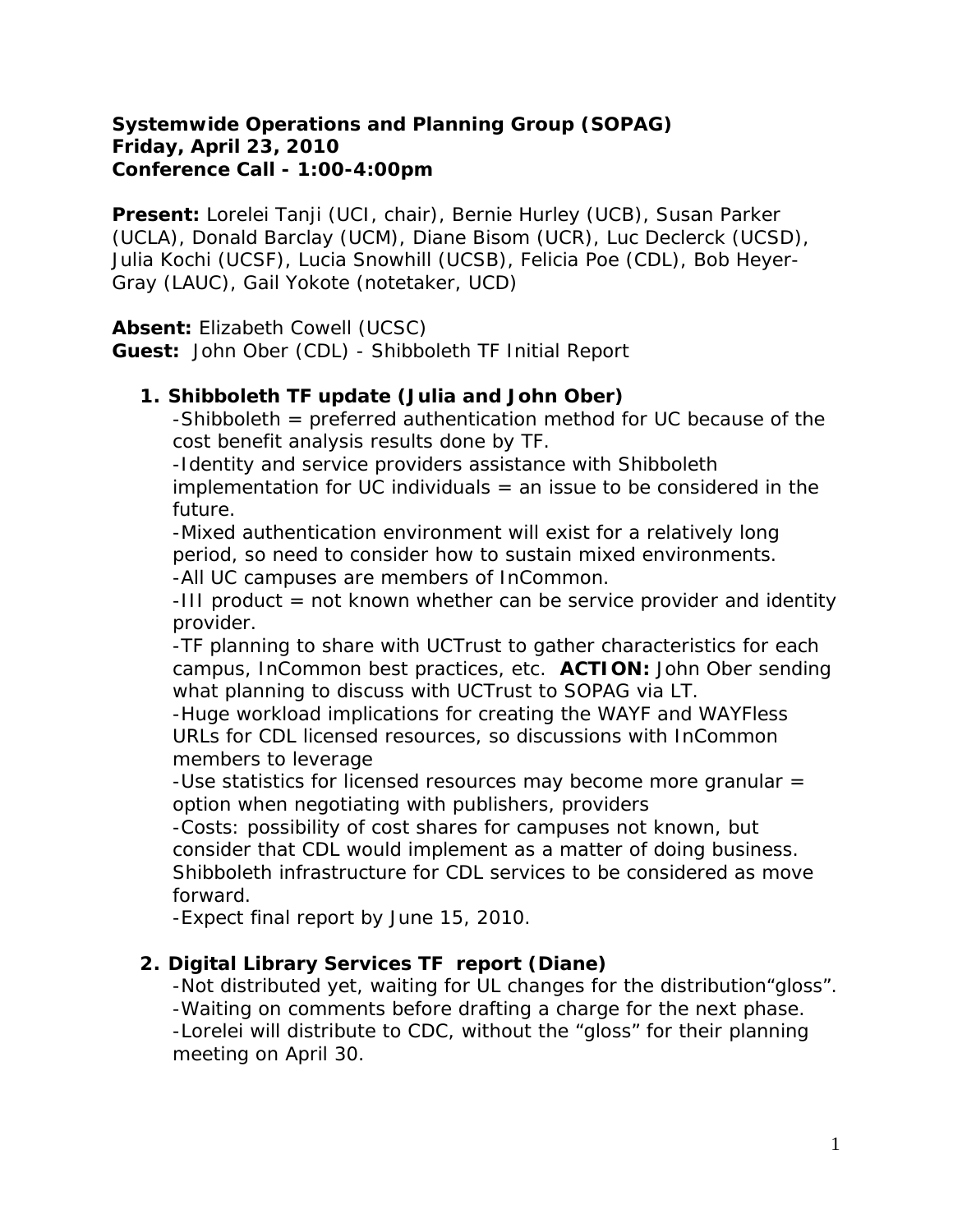-**ACTION***: 1) use May SOPAG meeting to review the comments on the DLSTF Report to date, 2) Diane to send email to TF members saying things are moving along, 3) Diane, Lorelei, Julia will continue to build the draft charge for the next phase.*

#### **3. Collections Space Planning TF report (Lucia)**

-not many comments received yet

#### [Shared Print in Place TF Charge \(draft\)](https://wiki.library.ucsf.edu/download/attachments/26149171/Draft+Shared+Print+in+Place+TF+charge.doc?version=1&modificationDate=1268172858000)

-Side bar on CDC activities: Shared Print TF Report discussed. As a result another TF is being proposed to handle a scaled down version of a shared monographs approach. CDC has a proposed TF draft charge, but not seen SOPAG charge. SOPAG has a TF draft charge, but not seen CDC proposed TF draft charge.

-SOPAG effort will consider both retrospective and prospective collections.

-**ACTION:** *Lucia, Lorelei, Elizabeth will continue to build the SOPAG draft charge for Shared Print in Place*

-need clarity for reports and task forces and relationship of task forces to one another as SOPAG charges groups and accepts reports

## **4. Project Management TF report (Felicia)**

**-ACTION:** *Felicia report back to TF on SOPAG response to the March/April 2010 Progress Report: 1) flesh out techniques and skills in fundamental section, 2) focus on project management techniques rather than the "soft"project management skills, 3) redefine perspective for what is "project management" vs. "soft" skills; 4) support for the current breakdown into fundamental, basic, and advanced techniques and skills, but desire to see emphasis on techniques (versus skills).*

## **5. ACG updates and discuss if anything needs to be added to their charges post-UL mtg**

• CDC (Julia)

-inperson meeting: April 29 (regular business), April 30 (planning retreat to revisit CDC white paper to identify next steps and invited Gail P as SCO/HOPS, Diane B as incoming SOPAG chair and Digital Library TF chair , facilitators from UCB and Jackie Wilson) -Shared Print Report discussed with followup to more scaled down version to try

-CDL resource review ongoing

• HOPS (Donald)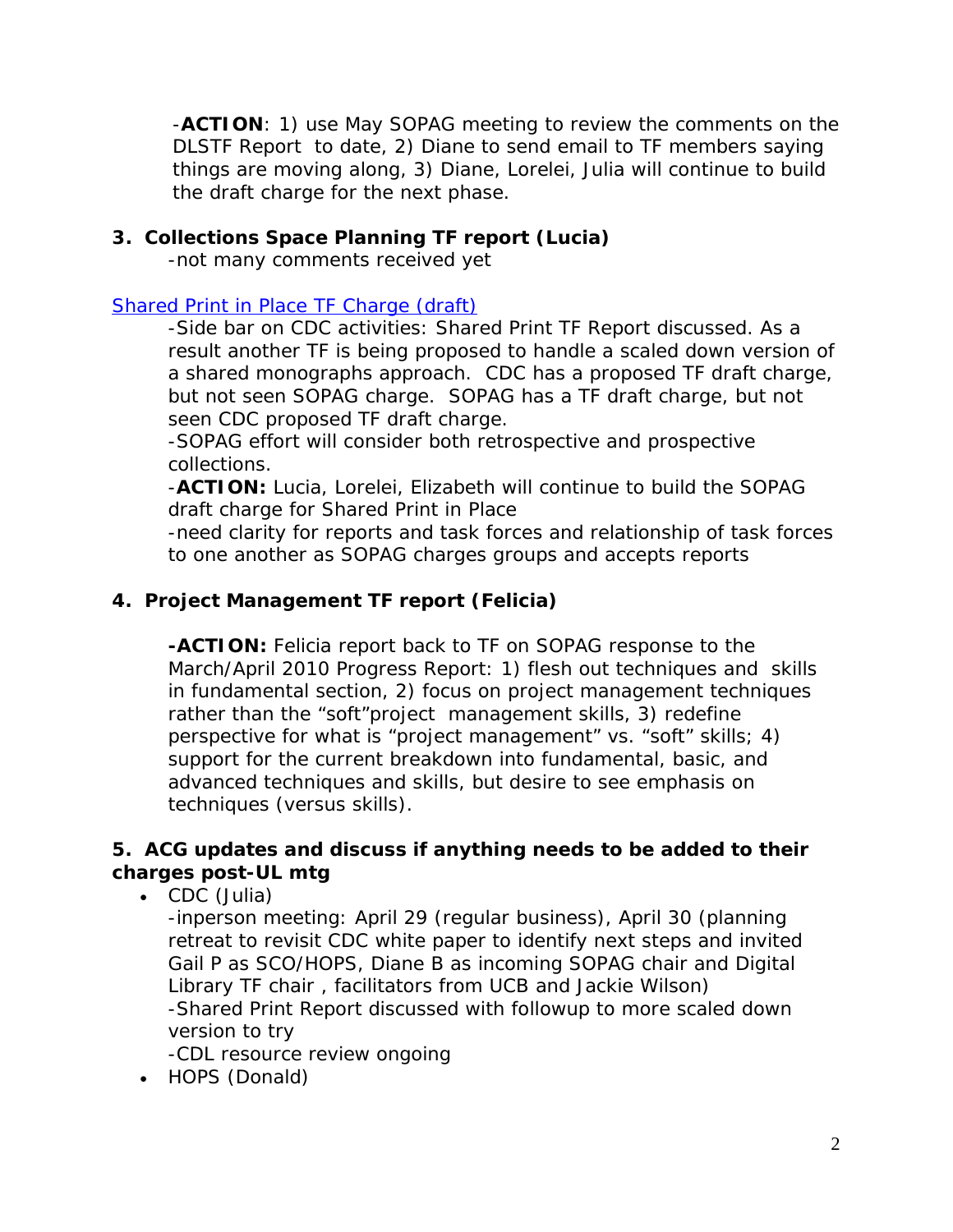-discussion: best practices for library home pages, especially for navigation

-development possibility: shared online tutorial for the freshman experience

-want to recommend to ULs that digital reference service be a permanent service of UC via OCLC 24/7

#### • HOTS (Luc)

-preliminary work on WAYFless URLs -reponse to reports from CDC -reviewed OCLC record structure policy -NGTS followup (non-roman backlog, shelf-ready) projects

- LTAG (Diane) -commented on Shibboleth & Project Management reports
- RSC (Susan)  $-Peggy$  Tahir (UCSF) = new RSC chair -term of office starts July, 2010 for 2 years

## **6. CDL Update** (Felicia)

-Year 4 of Chinese cataloger approved

-CDL offering webinars for RLs, User Council Meetings, UC3 micro servers & DPR (May 20)

-Chuck Eckman presented CDC white paper to CDL staff -CDL staff doing research on user experience regarding mobile technologies.

-Rachel Hu (from Felicia's group) looking to see what is needed to minimize work for campus libraries in dealing with mobile technologies, doing outreach to campus library players who are doing research, work in these areas (trend analysis) -need mechanisms to facilitate sharing what campus libraries are doing with mobile technologies. NOTE: Rachel's effort is to seek what is happening and NOT to ask people to do work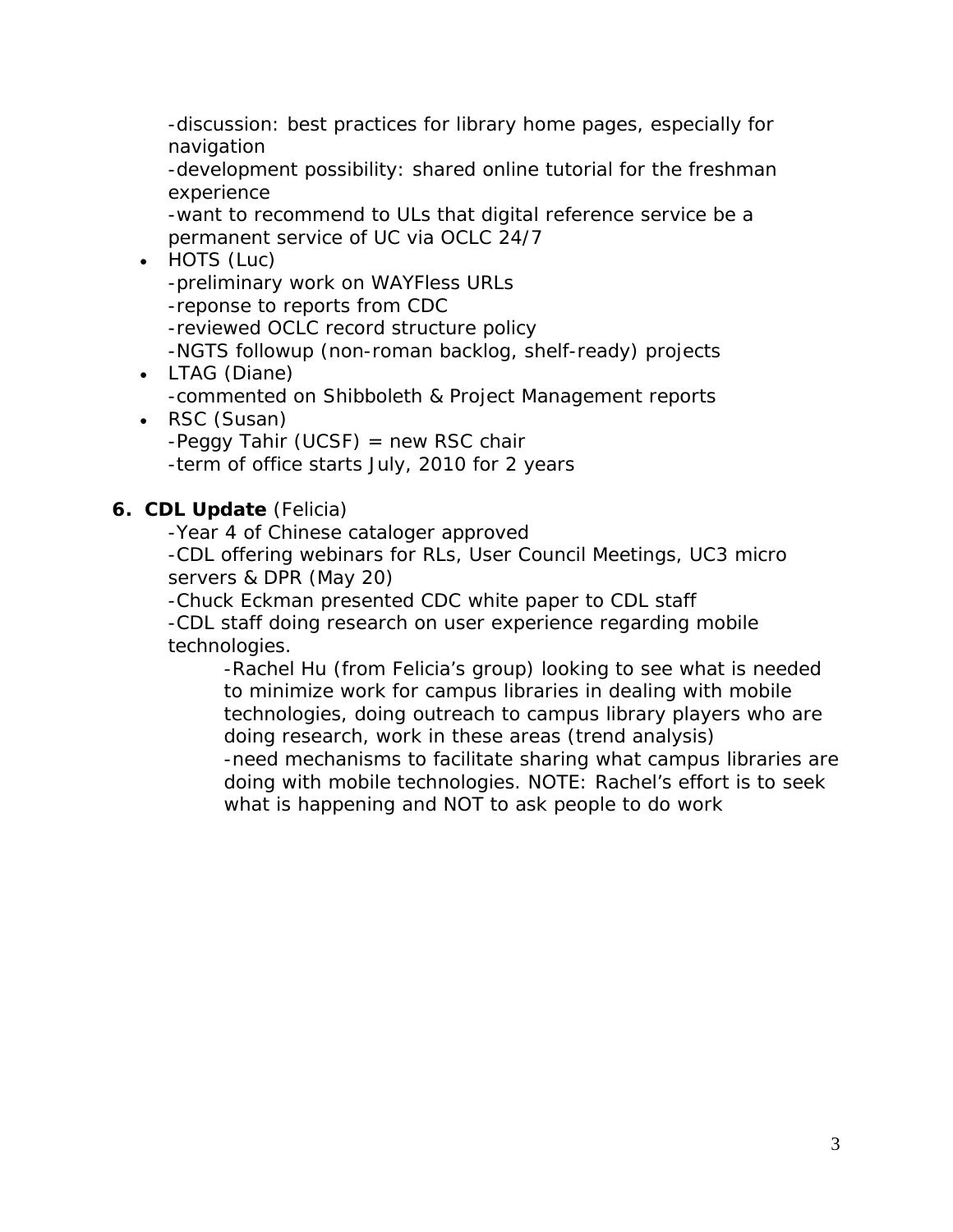#### **7. Next Gen Melvyl** (Luc)

-multiple ILS in test mode (Margery  $T = lead$ )

-Request in production since March 2, but not handling monographic series yet: on track for final "production"

#### **8. Next Gen Technical Services (Diane)**

Diane share update on NGTS meeting; share idea re "Next Gen Coll Management"

-goal to create charges and group compositions for the NGTS's Report recommendations

-develop financial infrastructure

-develop enterprise technical services infrastructure

-propose new modes of access for special collections and other "hidden" collections

-coordination of SOPAG, CDC, NGTS actions (not group but mechanisms to track actions, progress, etc.)

-finalize charges before the CDC planning retreat?

-SOPAG asked to consider bringing together HOTS & CDC issues and actions associated with collection issues to focus on "collection management"

-combine HOTS & CDC?

-how to organize, to address library operations from inward perspective by library staff vs. outward perspective which reflects what the library's clientele needs and expects? -where are the synergies among HOTS & CDC?

-representative of each group sit in on conference calls for other group? Or chairs of both groups? May need to have HOTS/CDC chairs be the "official" liaisons to ensure that "in common" issues or interests are addressed

-NGTS = Next Generation Collection Management?

-as move ahead with NGTS activities, what changes in all campus groups, etc. infrastructure are needed as move forward?

-possible topic for ACG chairs & SOPAG Fall meeting = infrastructure needs to support high level perspectives on UCwide initiatives vs. UC-wide library operational details

-**ACTION**: *SOPAG is leaning towards a closer* 

*communications/liaison approach to address synergies rather than merging the groups. Need to wait to get HOTS and CDC input before responding back to NGTS.*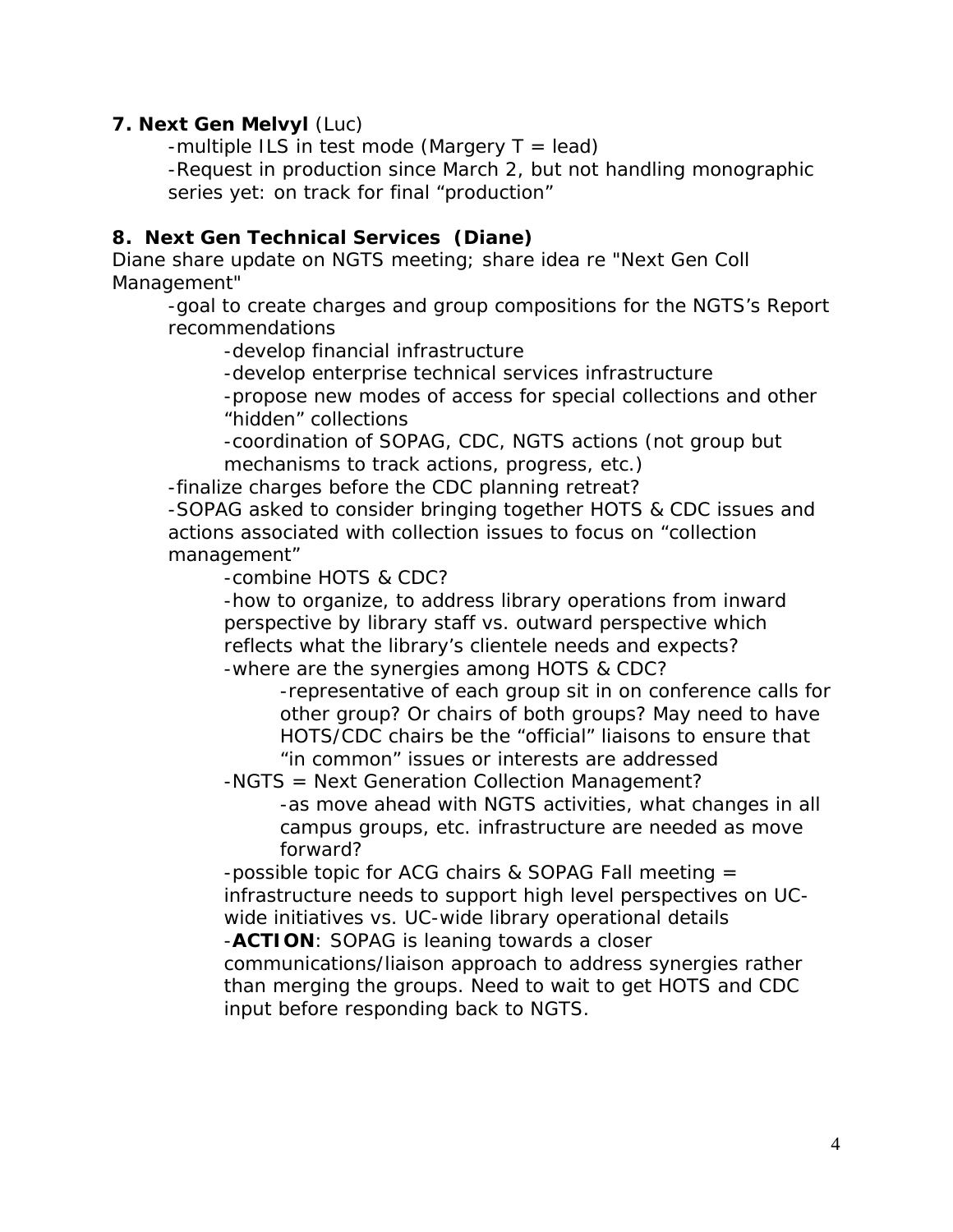## **9. Miscellaneous Issues**

-Use webcams for SOPAG May 14 or June 18th conf calls? UCSF changing web conferencing tool from Adobe Connect to Elluminate (Julia)

-June meeting? Include new members?

-SOPAG Membership changing July 1, 2010:

-SOPAG Chair: Diane Bisom (UCR)

-New members: Gail Persily (UCSF); Chuck Eckman (UCB), Deb Sunday (UCI)

-Renewed members: Luc Declerck(UCSD), Gail Yokote (UCD)

**-ACTION**: *outgoing SOPAG members contact incoming member to see if they can attend the June 18 meeting.*

-Discuss whether we would like outgoing SOPAG members and incoming SOPAG members to participate in July conf call?

-new SOPAG members can benefit from an "orientation" package -**ACTION**: *Diane will create package*

-Scheduling July-December meetings--wait another month or two?

## **10. Next meeting**

Friday, May 14, 2010 - 1:00-4:00pm conference call - Elizabeth Cowell, notetaker

## **PENDING FUTURE SOPAG DISCUSSION**

1. Discuss RSS as a mechanism to distribute SOPAG, ACG, and CIG minutes (Felicia)

2.2 Systemwide Strategic Directions for Libraries and Scholarly Information at the University of California

[-SSDstratthemes.doc](https://wiki.library.ucsf.edu/download/attachments/11569229/SSDstratthemes.doc?version=1&modificationDate=1205204600000)

2.4.1 Investigation of OCLC as a Single Union Catalog Data Ingest Stream email from Hurley to SOPAG 11/21/06

[a. OCLC as a Component of Catalog

b. CAMCIG Progress Report]

2.6.2 Extending the UC VDX Task Force & Next Steps

[a. Update, email sent from Hurley to SOPAG on 1/23/07, VDX extension; Request liaison charge;

b. RSC' s view, e-mail from Hurley to SOPAG on 1/25/07 ]

## **2.8 Collaborative communication tools for ACGs and SOPAG**

Need centralized ways to share documents and calendars, etc. Discuss options

3.1.2. CDC RLF De-Duplication TF

a. [Duplication Task Force Charge,](https://wiki.library.ucsf.edu/download/attachments/13926841/dedup2-charge-rev.doc?version=1&modificationDate=1210895709000) email from Tanji on 7/5/07